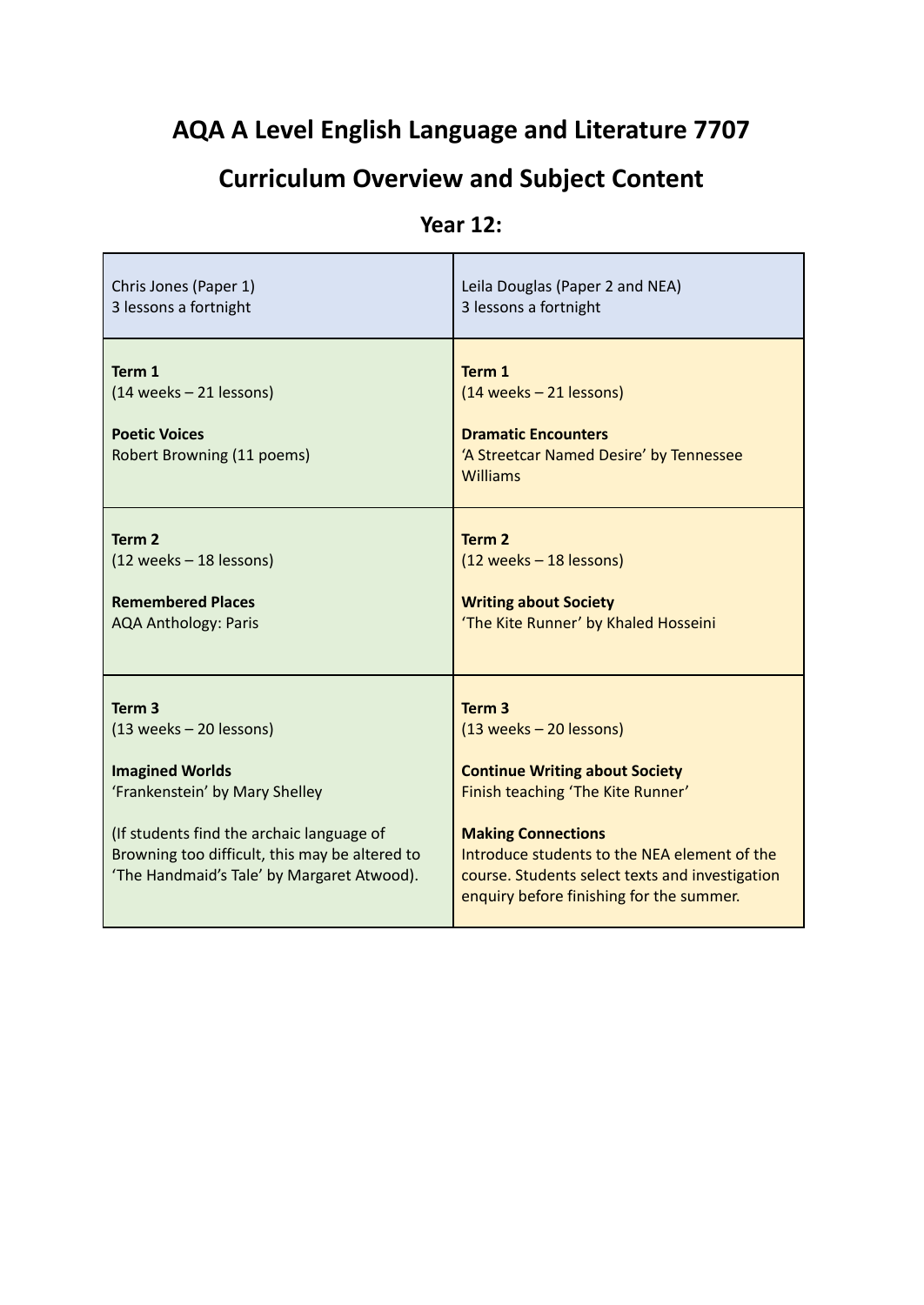### **Year 13:**

| Chris Jones (Paper 1)<br>3 lessons a fortnight                                                                                                                                                   | Leila Douglas (Paper 2 and NEA)<br>3 lessons a fortnight                                                                                                                  |
|--------------------------------------------------------------------------------------------------------------------------------------------------------------------------------------------------|---------------------------------------------------------------------------------------------------------------------------------------------------------------------------|
| Term 1<br>(14 weeks – 21 lessons)<br><b>Continue Imagined Worlds</b><br>Finish teaching 'Frankenstein'<br>Support LDS with NEA element of the course.                                            | Term 1<br>(14 weeks – 21 lessons)<br><b>Making Connections</b><br>Non-Exam Assessment                                                                                     |
| Term 2<br>$(12 \text{ weeks} - 18 \text{ lessons})$<br><b>Revision of Paper 1</b><br><b>Robert Browning Poetry</b><br><b>AQA Anthology: Paris</b><br>'Frankenstein' by Mary Shelley<br>$\bullet$ | Term <sub>2</sub><br>(12 weeks - 18 lessons)<br><b>Revision of Paper 2</b><br>'The Kite Runner' by Khaled Hosseini<br>'A Streetcar Named Desire' by Tennessee<br>Williams |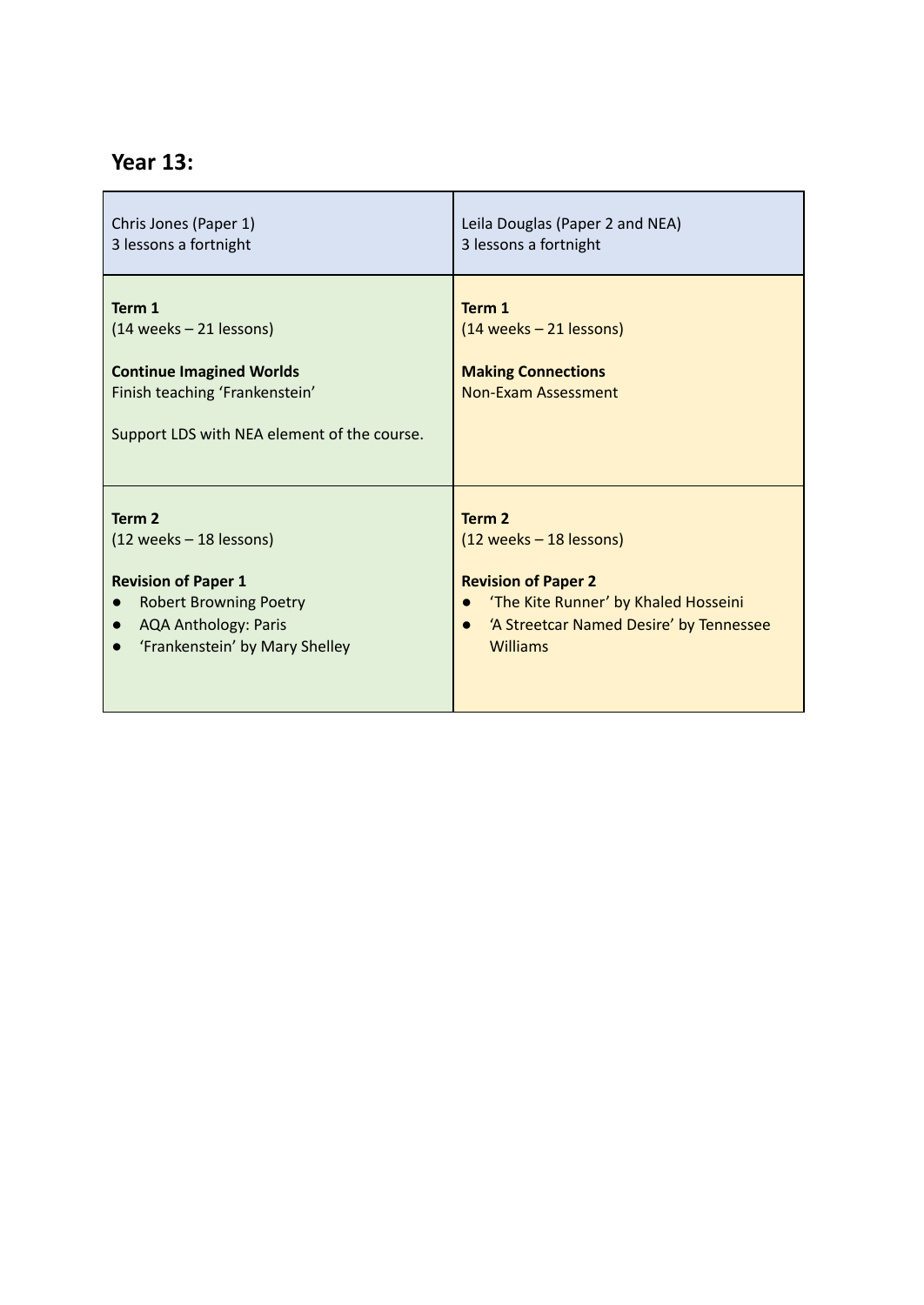### **Subject Content**

#### **Paper 1: 'Telling Stories' – Overall Aims**

The aim of this part of the subject content is to allow students to learn about how and why stories of different kinds are told. The term 'telling' in the title is deliberately chosen to reflect the twin aspects of how stories are told, and why stories are 'telling', or valuable, within societies.

Students learn about the ways in which writers and speakers present stories, beginning with a general focus on broad questions such as:

- Why do people tell stories?
- What ingredients do stories need to have?
- What makes a good story?
- How are stories told in different modes?
- Is there a special kind of story called 'literature'?

Drawing both on their everyday experiences of storytelling in different modes, and on published texts, students learn how language choices help to shape the representations of different worlds and perspectives. They apply their knowledge to the following:

- narratives that construct different views of a particular place
- prose fiction that constructs imaginary worlds
- poetry that constructs a strong sense of personal perspective.

#### **Methods of Language Analysis**

In working on this part of the subject content, students will learn about methods of language analysis. They will be required to adopt a close language focus, identifying salient features of language used in the respective texts.

The following list is a guide to the areas of language analysis students are expected to be familiar with:

- phonetics, phonology and prosodics for example, the sounds of real speech and the patterns of sound symbolism (rhyme, alliteration, onomatopoeia) that some writers employ
- lexis and semantics for example, the connotations of words and phrases, metaphor and idiomatic language
- grammar for example, how the use of pronouns can shape narrative viewpoints
- pragmatics for example, the assumptions made about listeners/readers by the speaker's/ writer's language choices
- discourse for example, the way different text types use particular features or routines, including aspects of visual design and layout.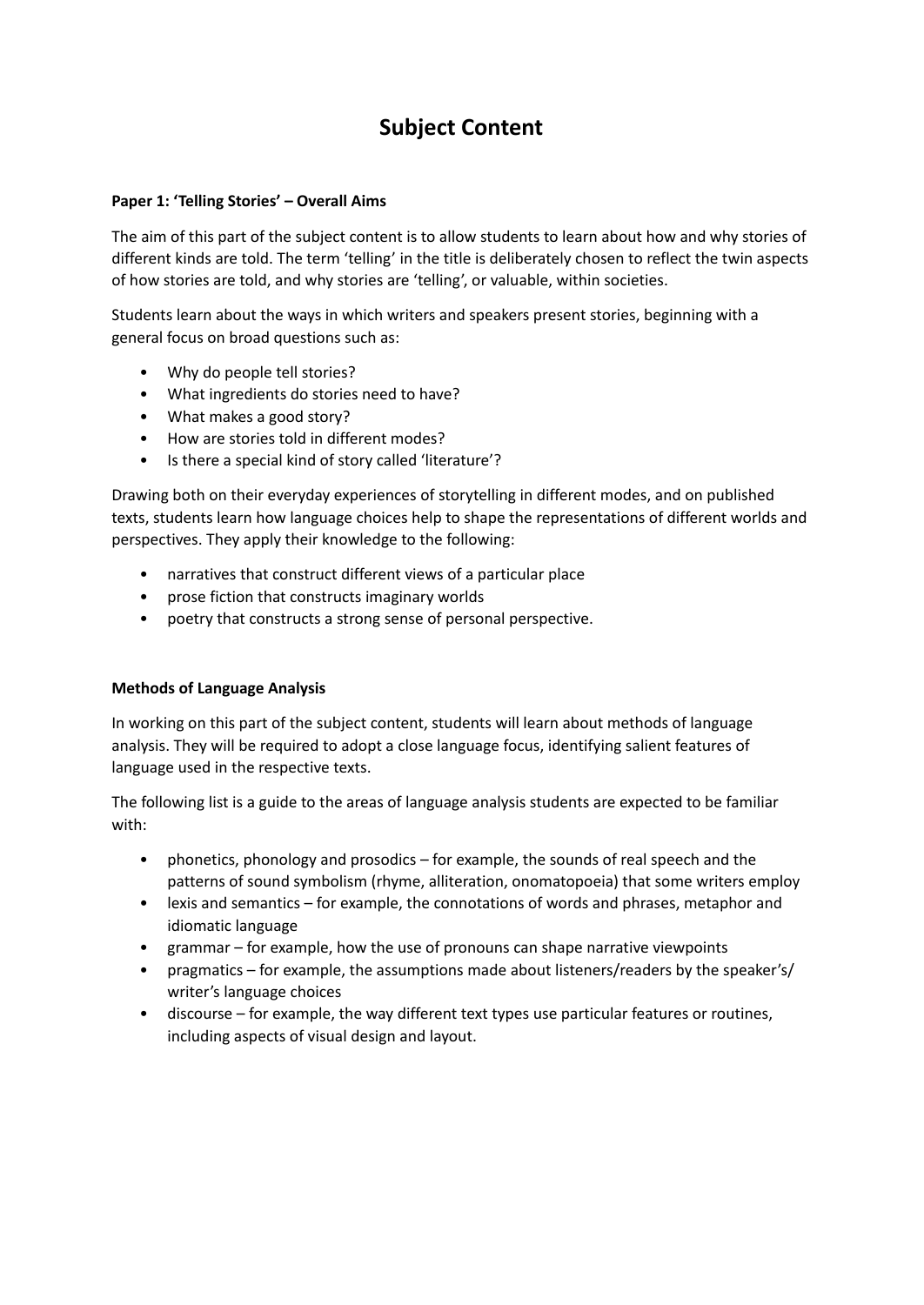#### **AQA Anthology: Paris**

Students study the AQA Anthology: Paris. The anthology includes a wide range of text types with a particular emphasis on non-fiction and non-literary material. In this part of the subject content, students explore speech and other genres. They study a wide range of linguistic and generic features, as well as related issues around questions of representation and viewpoint in texts taken from a range of time periods. The anthology offers opportunities for detailed exploration of the ubiquitous nature of narrative and systematic study of the representation of place. In studying, thinking, and writing about the anthology, students consider:

- **•** the ways in which writers and speakers present places, societies, people and events the metaphorical nature of representation: the ways that narrative itself can sometimes be seen as a personal journey for writers and speakers
- **•** the influence of contextual factors such as time period, race, social class and gender on the content and focus of narratives
- **•** the affordances and limitations of different media
- **•** different generic conventions and different purposes for communicating ideas and viewpoints about travel, people and places
- how people and their relationships are realised through point of view, attitude, specific registers, physical descriptions, speech and thought.

This section in paper 1 is closed book. Students are not permitted to take a copy of the anthology into the examination.

#### **Imagined Worlds – 'Frankenstein' by Mary Shelley**

In this part of the subject content, students explore the imagined worlds of these texts which are characterised by unusual narratives, narrators and events. Students also consider key aspects of the texts which place them in particular contexts of production and reception. Students analyse the language choices made by writers in order to study the following:

- point of view
- characterisation
- presentation of time and space/place
- narrative structure.

This section of paper 1 is open book. Students may take a copy of their set text(s) into the examination. These texts must not be annotated and must not contain additional notes or materials.

#### **Poetic Voices – Robert Browning**

The collection is comprised of the following poems:

- 1. My Last Duchess
- 2. The Lost Leader
- 3. The Laboratory
- 4. Cristina
- 5. Johannes Agricola in Meditation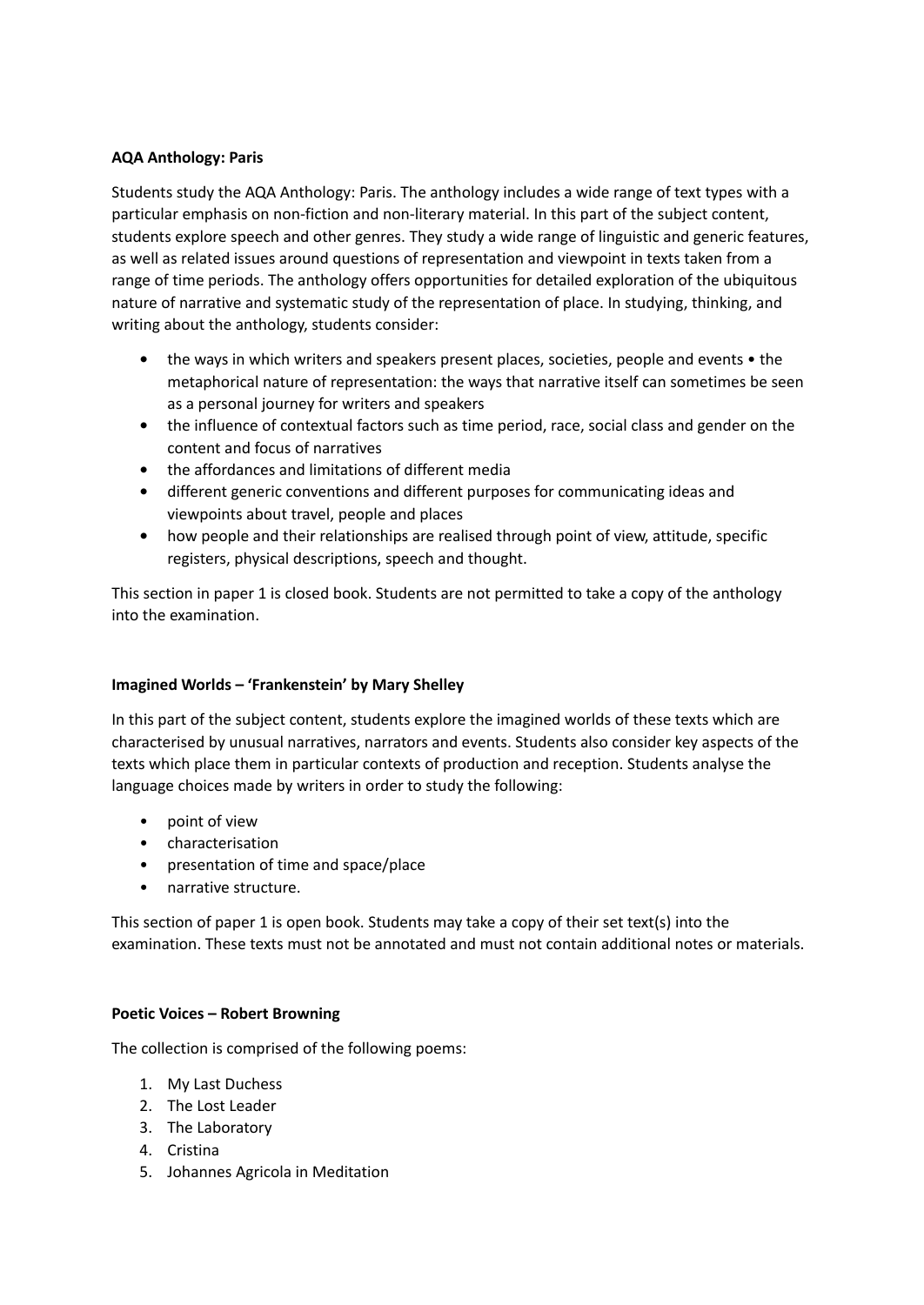- 6. Porphyria's Lover
- 7. Home Thoughts, From Abroad
- 8. Meeting at Night
- 9. Parting at Morning
- 10. 'De Gustibus–'
- 11. Prospice

This part of the subject content is concerned with the nature and function of poetic voice in the telling of events and the presentation of people. In studying the role of language in the construction of perspective, students explore and analyse:

- the presentation of time: understanding the past, reviewing past experiences, the manipulation of time
- the importance of place: locations and memories, the ways in which these are captured in voice(s), and their effect on individuals
- how people and their relationships are realised through point of view, attitude, specific registers, physical descriptions, speech and thought
- the presentation of events through the poet's selection of material, the use of narrative frames and other poetic techniques.

This section of paper 1 is open book. Students may take a copy of their set text(s) into the examination. These texts must not be annotated and must not contain additional notes or materials.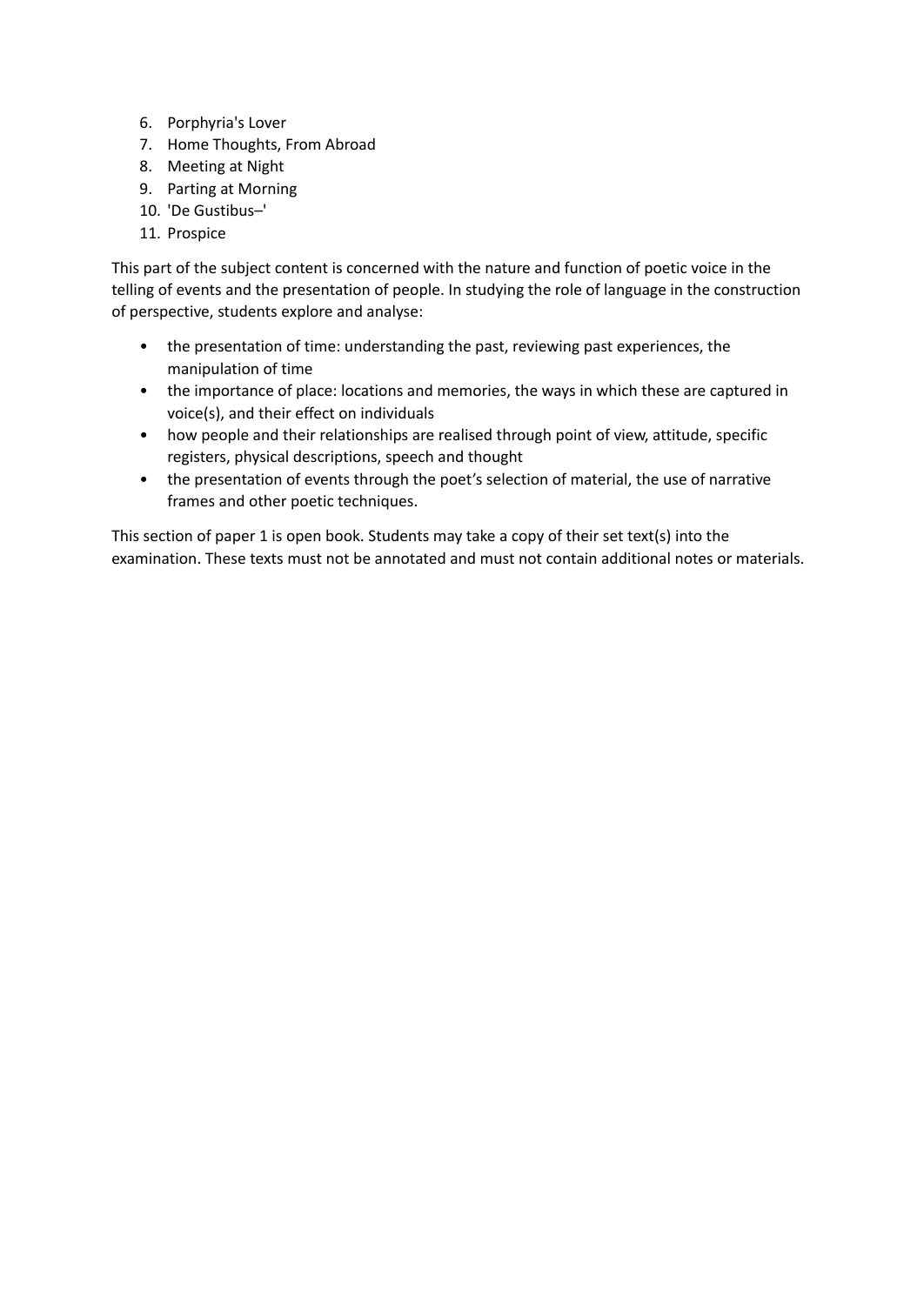## **Subject Content**

#### **Paper 2: 'Exploring Conflict' – Overall Aims**

This part of the subject content focuses on how language choices help to construct ideas of conflict between people, and between people and their societies. Students learn about the ways in which writers and speakers use language, beginning with a general focus on broad questions such as:

- How do people interact?
- How do people claim power and position others in talk?
- How do people express identity?
- What communicative strategies do people use when in conflict with others?
- How do different groups or individuals make themselves heard?

Drawing both on their everyday experiences of interaction in different modes and on published texts, students learn about how the language choices writers make are used to express relationships, drive narrative, and construct views about the nature of different societies. They apply their knowledge to the study of texts about individuals in situations of conflict. Students:

- produce re-creative work that seeks to find an absent or underplayed perspective in the original text
- write a critical reflection on the processes and outcomes involved in re-creative work
- study drama that explores conflicts at different levels from the domestic to the societal.

#### **Methods of Language Analysis**

In working on this part of the subject content, students will learn about methods of language analysis. They will be required to adopt a close language focus, identifying salient features of language used in the respective texts. The following list is a guide to the areas of language analysis students are expected to be familiar with:

- phonetics, phonology and prosodics for example, how aspects of spoken language are produced and interpreted
- lexis and semantics for example, the different connotations of terms of address
- grammar for example, how structural features express characters' attitudes
- pragmatics for example, the assumptions made about listeners/readers by the speaker's/ writer's language choices
- discourse for example, the conventions of drama texts.

#### **Writing about Society – 'The Kite Runner' by Khaled Hosseini**

In this part of the subject content, students explore the ways that writers:

- present people, their points of view and their relationships with others
- shape the narrative structure and present events/time/places
- reveal the speech and thought processes of the characters and narrator(s)
- use situations of conflict to express ideas about societies and their values.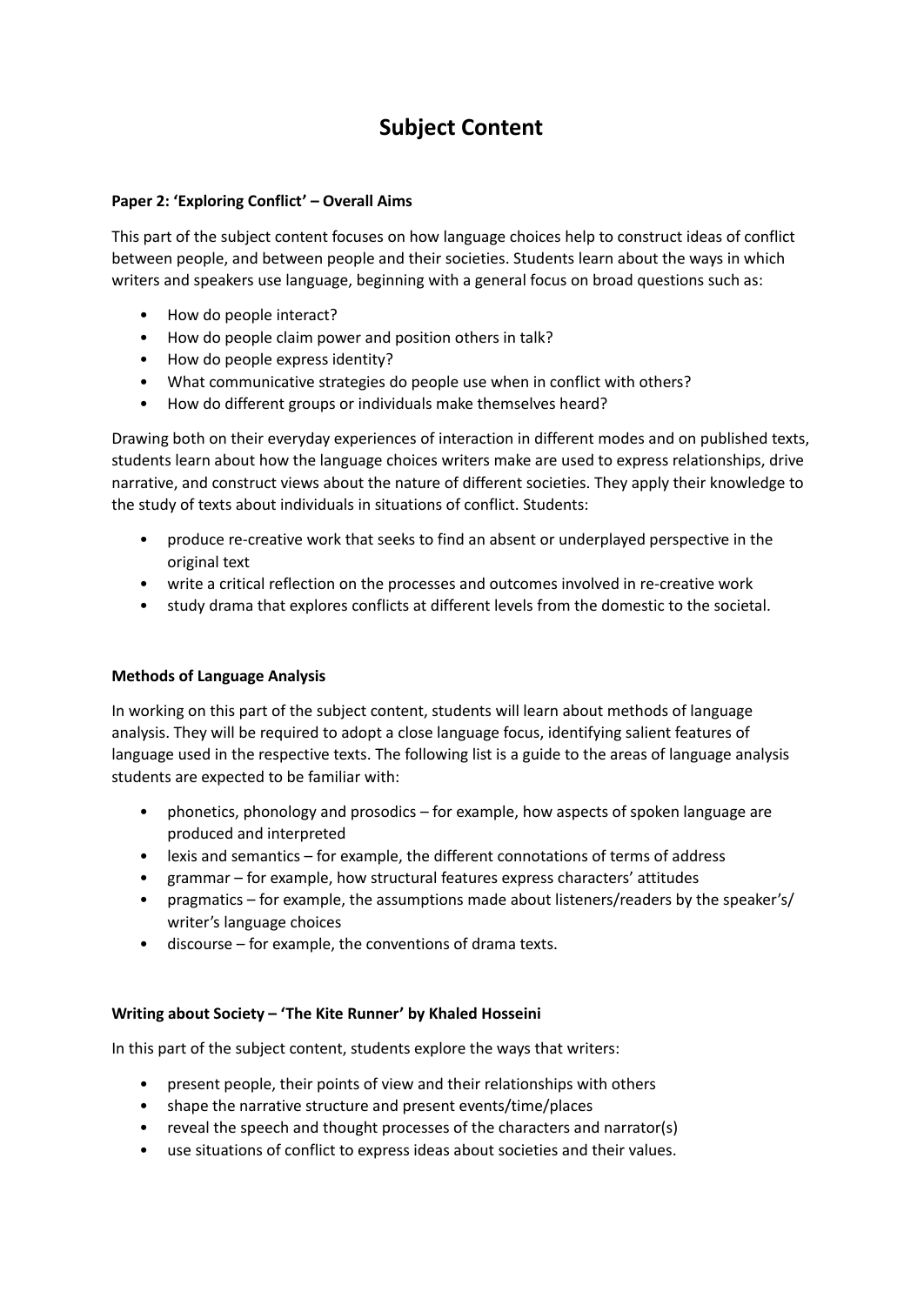#### Re-creative Writing

In addition, students develop the skills to adapt and shape the original material (the base text) to respond to different re-creative tasks. These skills include awareness of:

- the nature of monologue and dialogue
- how changing point of view, genre, context, purpose, audience or mode can re-shape meanings
- how undeveloped aspects of the narrative and characterisation might be developed further
- the importance of specific moments in time or descriptions of place.

Re-creative work seeks to find absent or underplayed perspectives in the base text – for example, the voice of a marginal character, or how an event might have been reported to a different audience – and create a new text in order to enrich the critical reading of the original.

This section of paper 2 is open book. Students may take a copy of their set text(s) into the examination. These texts must not be annotated and must not contain additional notes or materials.

#### Critical Commentary

Drawing on their studies in 'Writing about Society', students learn how to write a critical commentary to evaluate their writing. They explain their own language choices and analyse their intentions in reshaping the writer's original material.

Students develop the skills to explain the what, the how and the why of the construction of the new text, focusing on the critical decisions made to achieve it and the adaptation of the base text. The aim is to demonstrate conceptual understanding of the choices made and the effects created, as well as demonstrating an understanding of the original text. This might include an exploration of why the original writers made the choices in order to present characters, scenes and events and how these had to be adapted for the student's own text.

#### **Dramatic Encounters – 'A Streetcar Named Desire' by Tennessee Williams**

In this part of the subject content, students explore the ways that conflicts are presented, the meanings that can be inferred from the language use and the contextual reasons for these conflicts. As part of their study, students analyse areas relevant to the study of drama and dramatic discourse, including how playwrights:

- represent natural speech features
- use language to create distinctively different characters
- show characters asserting power and positioning others via their language and behaviour
- use the idea of conflict to create dynamic narratives and address the wider themes of the play.

This section of paper 2 is open book. Students may take a copy of their set text(s) into the examination. These texts must not be annotated and must not contain additional notes or materials.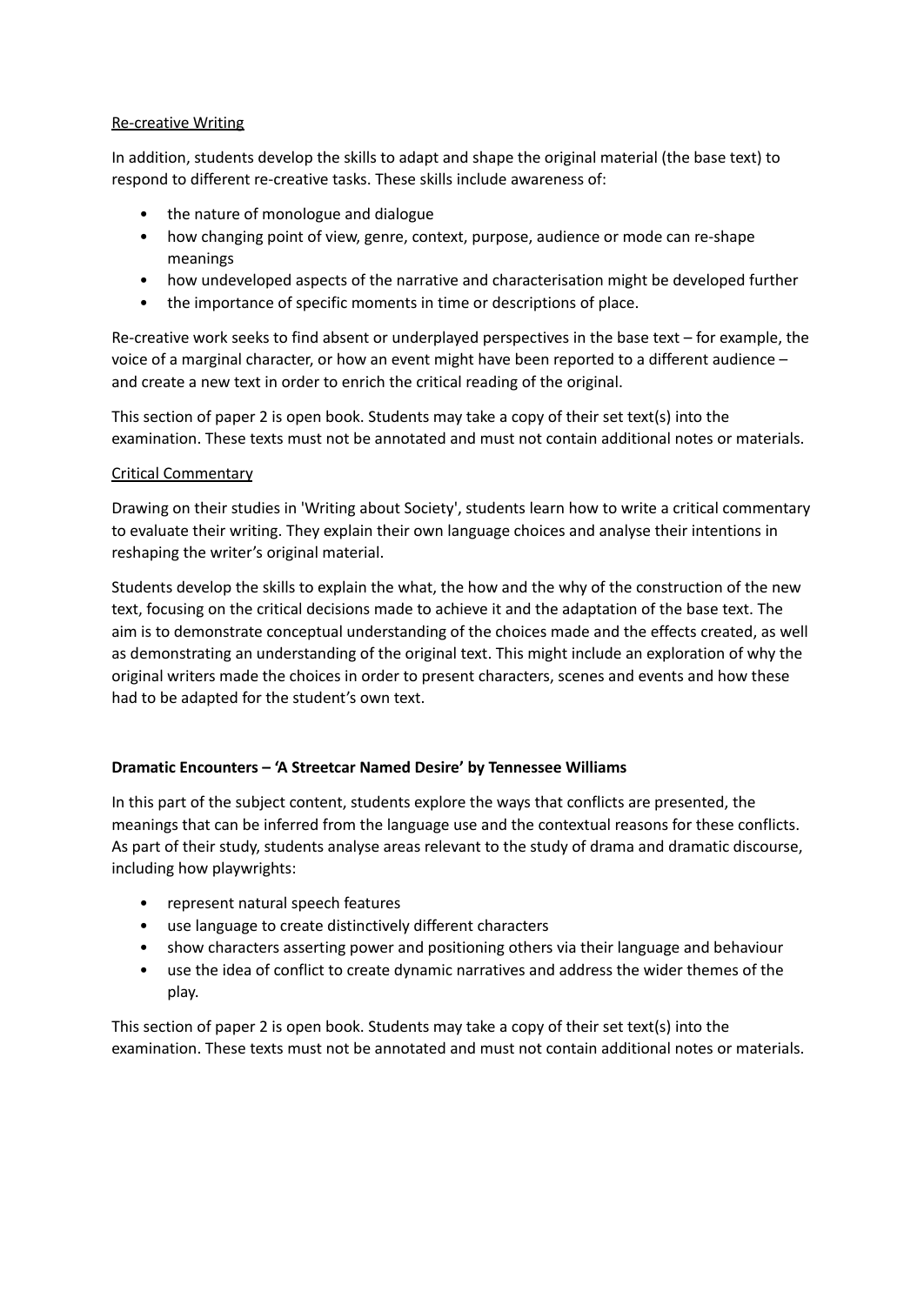### **Making Connections – Non-Exam Assessment**

#### **Overall Aims**

This part of the subject content focuses on language use in different types of text. It is called 'Making Connections' because it requires students to make active connections between a literary text and some non-literary material. The connections must be based either on a chosen theme or on the idea that particular linguistic strategies and features may occur in the different types of material. This area of the course provides an individualised experience for students, enabling them to demonstrate their ability to initiate and sustain independent enquiry.

Texts prescribed for study for the examined units may not be chosen, but further texts by the same authors or from a similar source are acceptable.

The nature of the non-literary material to be collected depends entirely on the focus of the task. A wide range of everyday texts and discourses in different genres and modes is possible. The non-literary material needs to qualify on the basis of forming a good source of data for students to use in their investigations.

#### **Methods of Language Analysis**

In working on this part of the subject content, students will learn about methods of language analysis. They will be required to adopt a close language focus, identifying salient features of language used in the respective texts.

The following list is a guide to the areas of language analysis students are expected to be familiar with:

- phonetics, phonology and prosodics
- lexis and semantics
- grammar, including morphology
- pragmatics
- discourse.

The application of these areas will depend on the specific topic chosen. For example, an investigation of how speech is represented may well focus in more detail on phonetics, phonology and prosodics, while an investigation of how storytelling works may focus in more detail on pragmatics and discourse.

#### **Investigation**

Some examples of possible types of exploration are given below. This list is not definitive.

- A comparison of openings in a novel and an autobiography.
- An exploration of real and fictional events.
- Representations of particular themes in literary and non-literary sources.
- What is a character? An exploration of the idea of character in literature and in other texts.
- How does storytelling work in different modes?
- An exploration of the use of non-literary genres within literary texts.